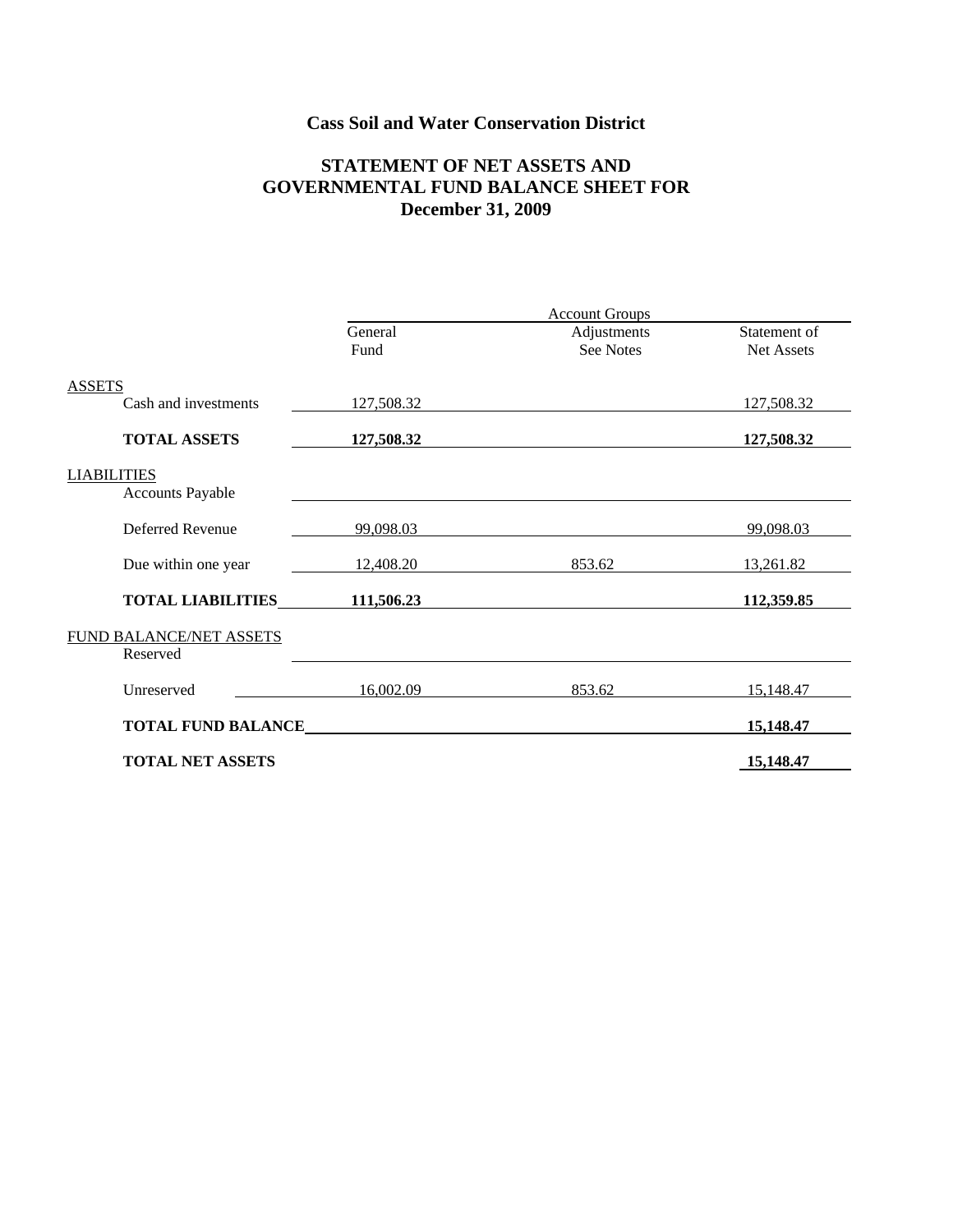# **Cass Soil and Water Conservation District**

#### **BUDGET COMPARISON SCHEDULE BUDGET AND ACTUAL GENERAL FUND YEAR ENDED DECEMBER 31, 2009**

|                                                                               | <b>Budget</b> | Actual    | Variance<br>Fav or Unfav |
|-------------------------------------------------------------------------------|---------------|-----------|--------------------------|
| <b>REVENUES</b>                                                               |               |           |                          |
| <b>State</b>                                                                  | 35,700.00     | 32,734.73 | $-2,965.27$              |
| TOTAL INTERGOVERNMENTAL 35,700.00                                             |               | 32,734.73 | $-2,965.27$              |
| <b>MISCELLANEOUS</b>                                                          |               |           |                          |
| Charges for services                                                          | 600.00        | 600.00    |                          |
| Interest                                                                      | 540.00        | 157.56    | $-382.44$                |
| Other                                                                         | 960.00        | 12,817.56 | 11,857.56                |
| <b>TOTAL MISCELLANEOUS</b>                                                    | 1,500.00      | 12,975.12 | 11,475.12                |
| <b>TOTAL REVENUES</b>                                                         | 37,800.00     | 46,309.85 | 8,509.85                 |
| <b>EXPENDITURES</b><br><b>DISTRICT OPERATIONS</b><br><b>Personal Services</b> | 14,400.00     | 22,575.58 | $-8,175.58$              |
|                                                                               |               | 8,090.12  | 309.88                   |
| <b>TOTAL DISTRICT OPERATIONS 22,800.00</b>                                    |               | 30,665.70 | $-7,865.70$              |
| PROJECT EXPENDITURES                                                          |               |           |                          |
| District                                                                      | 1,476.00      | 7,758.58  | $-6,282.58$              |
| <b>State</b>                                                                  | 13,200.00     |           | 13,200.00                |
| <b>TOTAL PROJECT EXPENDITURES</b> 14,676.00                                   |               | 7,758.58  | 6,917.42                 |
| <b>TOTAL EXPENDITURES</b>                                                     | 37,476.00     | 38,424.28 | $-948.28$                |
| <b>Excess of Revenues Over (Under) Expenditures</b>                           |               | 7,885.57  |                          |
| Fund Balance - January 1                                                      |               | 7,262.90  |                          |
| <b>Fund Balance - December 31</b>                                             |               | 15,148.47 |                          |